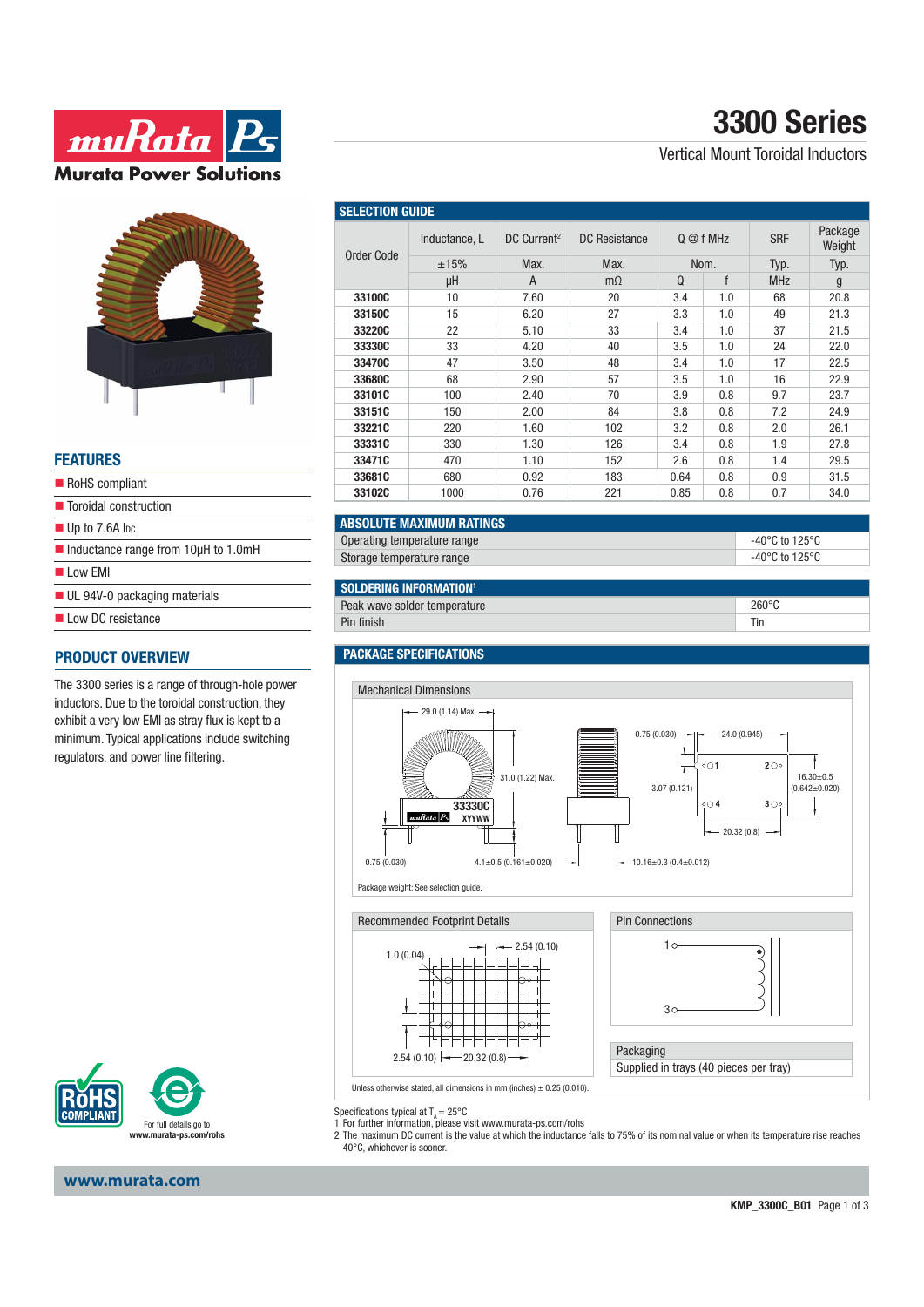## **muRata Bs** Murata Power Solutions

# **3300 Series**

Vertical Mount Toroidal Inductors







**www.murata.com**